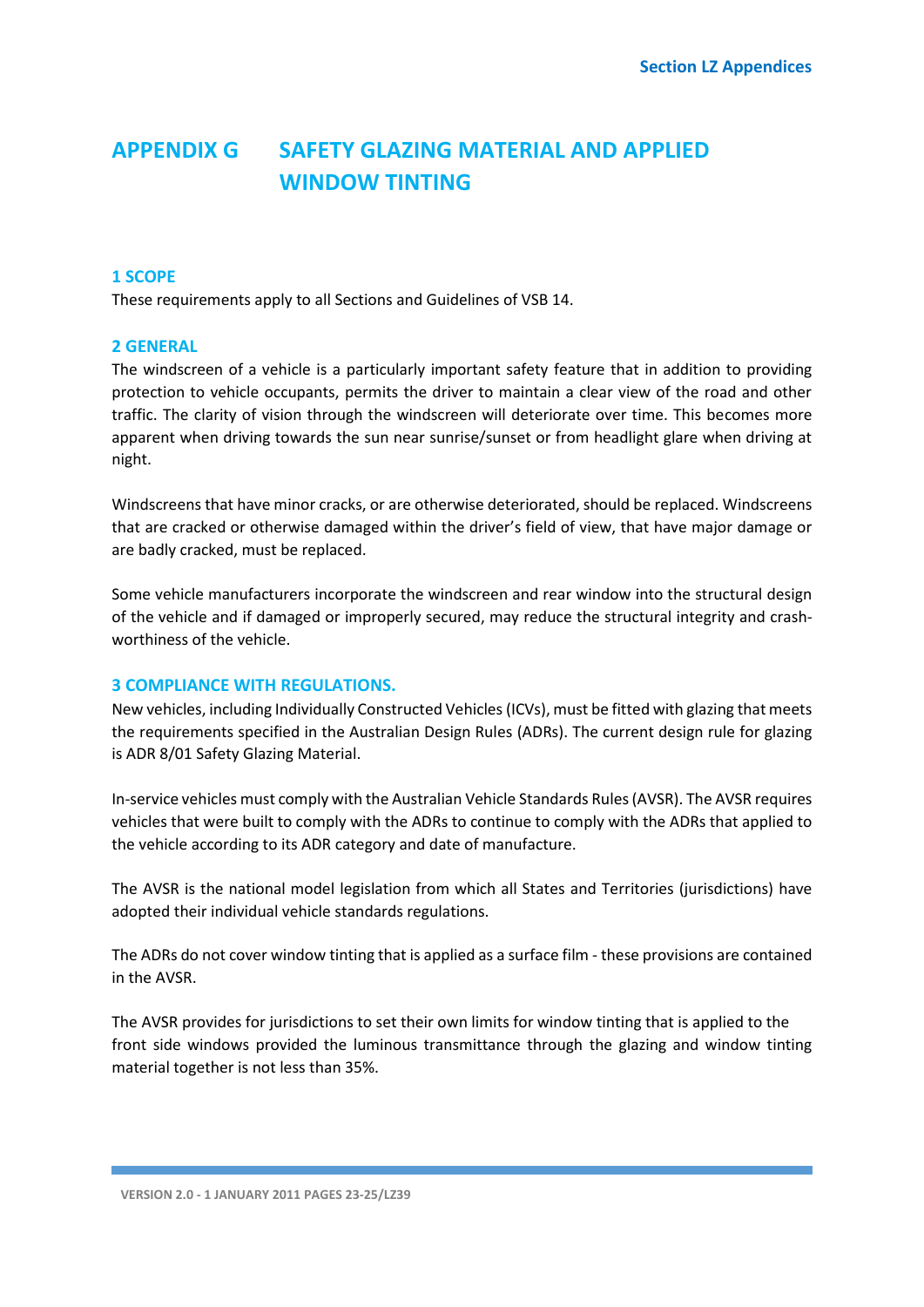# **4 PRE-ADR VEHICLES - COMPLIANCE WITH ADRS**

Glazing that complies with ADR 8/... may be fitted to vehicles that were manufactured prior to the implementation date of ADR 8/....

### **5 APPROVED MATERIAL FOR WINDSCREENS, WINDOWS AND OTHER GLAZING**

For vehicles manufactured after June 1953 transparent material used in the windscreen, window, or interior partition of a motor vehicle must be of an approved material. Replacement transparent material must also be of an approved material. Section LZ Appendices Version 2.0 - 1 January 2011 Page 22/LZ39

Approved material means material with the same characteristics as material mentioned in any of the following standards:

- Australian Standard AS R1-1965 Safety Glass for Land Transport;
- Australian Standard AS R1-1968 Safety Glass for Land Transport;
- Australian Standard AS 2080-1977 Safety Glass for Vehicles;
- British Standard BS 857:1967 Specification for Safety Glass for Land Transport;
- **British Standard BS 5282:1975 Road Vehicle Safety Glass;**
- British Standard BS AU178:1980 Road Vehicle Safety Glass;
- Japanese Industrial Standard JIS R 3211-1979 Safety Glasses for Road Vehicles; and
- American National Standard ANSI Z26.1-1980 Safety Code for Safety Glazing Materials for Glazing Motor Vehicles Operating on Land Highway.

*Transparent material* does not include any coating added to the windscreen, window or partition after its manufacture.

For vehicles manufactured to comply with ADR 8/... vehicle glazing must comply with the following requirements.

Any new or replacement glass fitted to any windscreen or window or interior partition must be safety glass marked as complying with at least one of the following standards:

- Australian and New Zealand Standard AS/NZS 2080 Safety Glass for Land Vehicles;
- British Standard BS AU178: Road Vehicle Safety Glass;
- Japanese Industrial Standard JIS R 3211 Safety Glazing Materials for Road Vehicles;
- American National Standard ANSI Z26.1 Safety Code for Safety Glazing Materials for
- Glazing Motor Vehicles Operating on Land Highway;
- UNECE R43/00 Uniform Provisions Concerning Approval of Safety Glazing and Glazing
- Materials; and
- NZS 5443.

All glass used in the passenger compartment of the vehicle must comply with at least one of the standards specified above. The glass must bear an identification mark indicating the standard to which the glass has been manufactured, for example AS 2080, BS AU 178, JIS R 3211 etc. Typical marking is illustrated in Figure LZ-G1 below.

**VERSION 2.0 - 1 JANUARY 2011 PAGES 23-25/LZ39**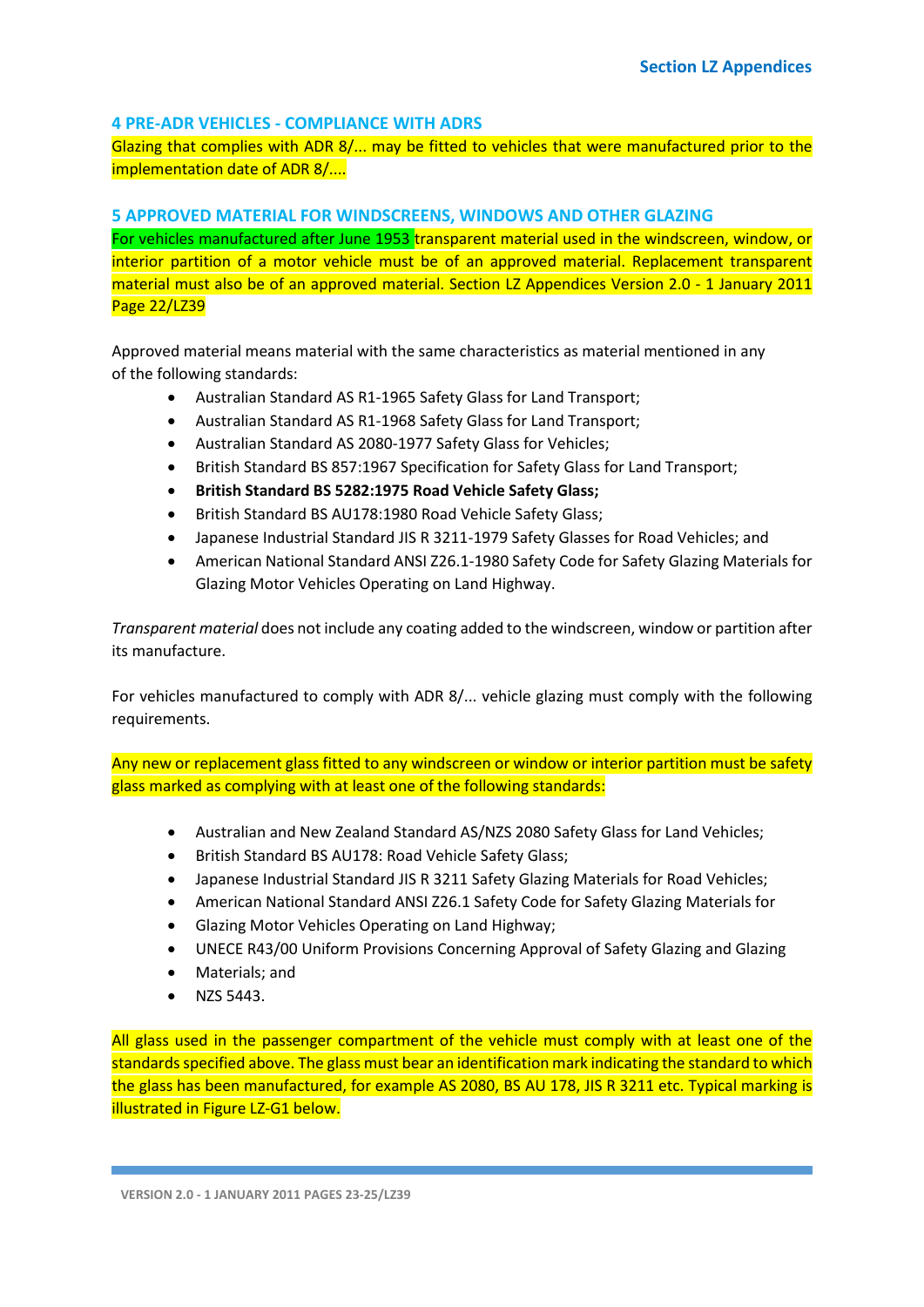

**Australian Standards Marking** 



Figure LZ-G1 Typical Identification Marks for Glazing

Original glass (or genuine replacement glass) must always have a mark etched or indelibly printed on the glass.

There are two types of glass available for motor vehicles. These are classified *as tempered or laminated.*

- **Tempered glass** is specially treated so that when it is broken it forms tiny square fragments rather than jagged shards or splinters. When a tempered windscreen is broken, it crazes and is sometimes difficult to see through. Tempered windscreens now incorporate a toughened safety zone that remains relatively clear in the event of breakage allowing the driver to maintain control of the vehicle; and
- **Laminated glass** comprises a clear plastic film sandwiched between glass layers. Laminated glass is more resistant to breakage than tempered glass and even when penetrated by an object, such as a stone, it will remain substantially clear. In most cases the plastic film will also hold the broken pieces together thus avoiding the potential danger of glass shrapnel.

Windscreens fitted to vehicles manufactured after 1 January 1994 are required to be made from laminated glass. Vehicles built prior to this date do not need to meet this requirement but it is strongly recommended that when a replacement windscreen is required, laminated glass is used.

For any windscreen glass having a zone of modified heat treatment, the marking must indicate the position of the zone. All replacement transparent material must be of a type that will not shatter. The

**VERSION 2.0 - 1 JANUARY 2011 PAGES 23-25/LZ39**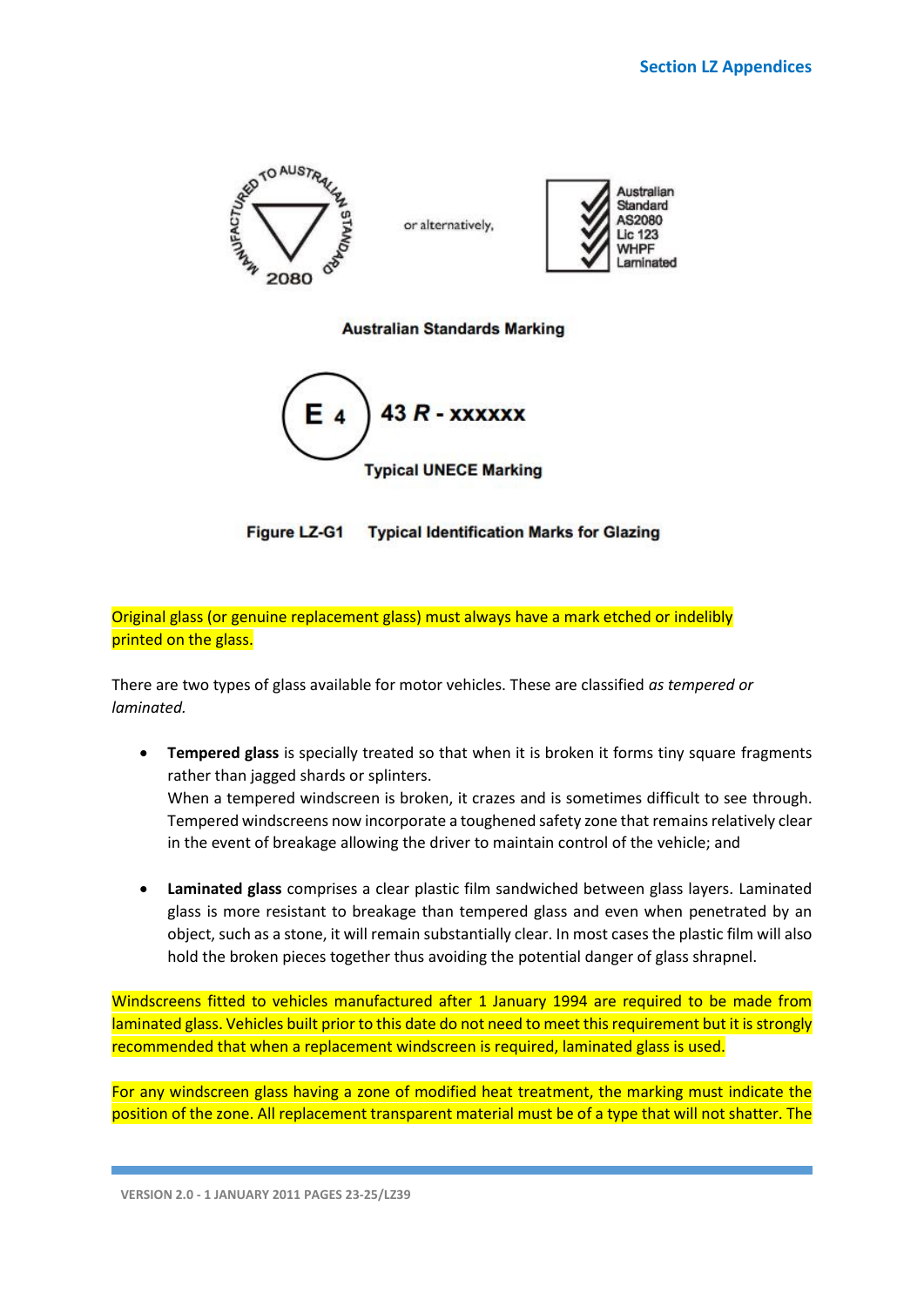# section of the windscreen directly in front of the driver (primary vision area) must be free of scratches or chips.

### **6 LUMINANCE TRANSMITTANCE OF WINDSCREENS**

The windscreen of a motor vehicle must have a luminous transmittance of at least:

- for a motor vehicle built after 1971 75%; or
- for another motor vehicle 70%.

The windscreen must not be coated in a manner that reduces its luminance transmittance. This prohibition does not apply to the greater of the following two areas;

- the area above the highest point swept by the windscreen wipers; or
- the upper 10% of the windscreen.

# **7 LUMINANCE TRANSMITTANCE OF WINDOWS OR INTERNAL PARTITIONS**

## **7.1 Internal Glazing**

Internal glazing for windows or partitions must have a luminous transmittance of at least 70%.

## **7.2 Surface Films (Window Tinting)**

These requirements apply to all vehicles irrespective of their date of manufacture and are controlled by the Australian Vehicle Standards Rules (AVSR).

Surface films reduce light transmission through windscreens and windows. This can significantly reduce a driver's vision, particularly at night and during periods of low visibility.

If windows, other than the windscreen, of a motor vehicle are coated to reduce light transmittance, the following requirements apply:

- For the windows forward of the rear of the driver's seat luminous transmittance must not be less than 70% when measured through glass and film together unless the laws of a State of Territory allow a lesser luminous transmittance. The lesser transmittance must be above 35%. (Figure LZ-G2 illustrates the window tinting requirements in terms of luminous transmittance for passenger vehicles. It also specifies the different requirements currently in force in the Northern Territory);
- For windows behind the rear of the driver's seat the luminous transmittance must not be less than 35%;
- Reflectance in the visible light range must not exceed 10%; and
- The coating must not be wrinkled, blistered, bubbled or discoloured such that visibility through the glass and film is impaired.

The prohibition for coating the windscreen does not apply to the greater of the following areas of the windscreen:

- the area above the highest point of the windscreen that is swept by the windscreen wiper; and
- the upper 10% of the windscreen.